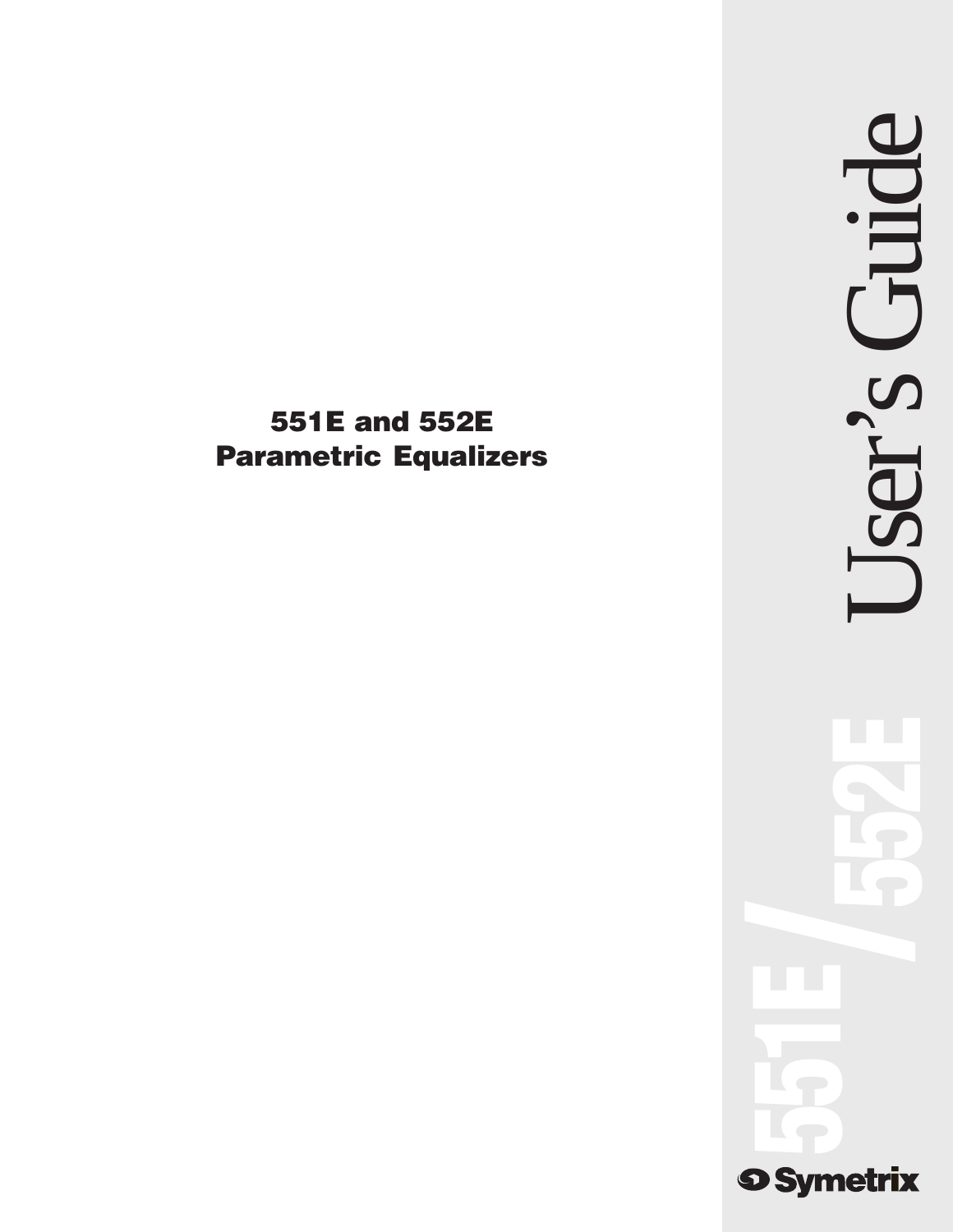# **Table of Contents**

|                    | <i>Chapter 1</i> Introduction                 |                |
|--------------------|-----------------------------------------------|----------------|
|                    | <i>Chapter 2</i> Operator Safety Summary      | 2              |
|                    | Chapter 3 Fast Set-Up                         | 3              |
|                    | Chapter 4 Front Panel Controls                | $\overline{4}$ |
| Chapter 5          | <b>Rear Panel Connections</b>                 | 7              |
|                    | <i>Chapter 6</i> Operating Tips               | 9              |
|                    | <i>Chapter</i> 7 Applications                 | 11             |
|                    | <i>Chapter 8</i> Troubleshooting              | 13             |
|                    | <i>Chapter 9</i> Specifications for the 551E  | 14             |
|                    | <i>Chapter 10</i> Specifications for the 552E | 15             |
| Chapter 11         | Warranty                                      | 16             |
| Chapter 12 Service |                                               | 17             |
|                    | <i>Appendix A</i> Adapter Wiring Examples     | 18             |
|                    | <i>Appendix B</i> Declaration of Conformity   | 19             |

**552E /551E 9 Symetrix** 

Rev A.02, 1 January, 1998

Symetrix part number 53551E0A02

Subject to change at our whim and fancy without notice.

©1998, Symetrix, Inc. All right reserved.

Symetrix is a registered trademark of Symetrix, Inc.

Mention of third-party products is for informational purposes only and constitutes neither an endorsement nor a recommendation. Symetrix assumes no responsibility with regard to the performance or use of these products.

Under copyright laws, no part of this manual may be reproduced or transmitted in any form or by any means, electronic or mechanical, including photocopying, scanning, recording or by any information storage and retrieval system, without permission, in writing, from Symetrix, Inc.



Symetrix Inc. 6408 216th St. SW Mountlake Terrace, WA 98043 USA Tel (425) 778-7728 Fax (425) 778-7727 Email symetrix@symetrixaudio.com Website www.symetrixaudio.com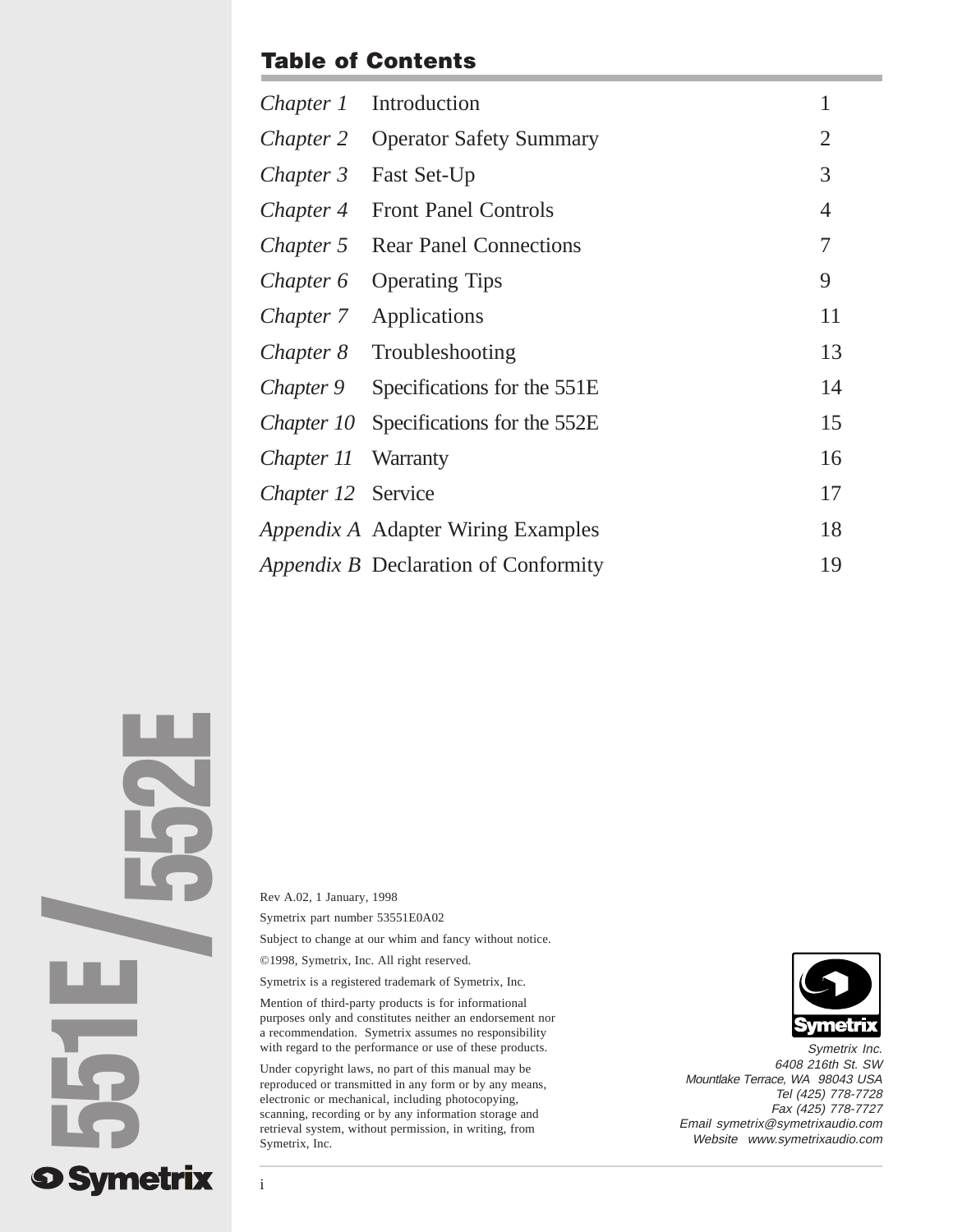Thank you for choosing the 551E Five Band Parametric Equalizer or the 552E Dual Five Band Parametric Equalizer. [With the exception of Chapters 9 and 10, all text in this User's Guide is applicable to both the 551E and 552E. For brevity we will use the name "551E/552E" to refer to both units.] Both models deliver superior fidelity, flexibility, power, and precision through an unbeatable combination of wide dynamic range, ultra-low distortion, minimal phase shift and ringing, easy to use controls and rock-solid construction. The 551E/552E is a leap forward in affordable equalizer technology.

The five, fully parametric EQ bands are identical in function. Each delivers up to 12 dB of boost and 20 dB of cut, has an adjustable bandwidth control (from .05 octaves to 2 octaves), and a frequency control range from 10 Hz to 20 kHz. Use each band anywhere in the audio spectrum, not just the pre-selected ranges you find on most equalizers. This can be very useful in sound system work, among other things. For instance, you can use three bands to correct low frequency problems and still have two bands left for midrange and high frequency work.

You will find the 551E/552E is just as useful for recording and broadcast applications. The wide control range allows you to perform creative as well as corrective equalization. Sweetening vocal tracks, getting that huge drum sound, disk mastering, or perfecting your radio

station's signature sound are the kinds of tasks that are well within the 551E/552E's capability.

As for sonic quality... Our proprietary topology delivers extremely low-noise audio performance - the kind you would normally expect only from a much more expensive unit. We have also included a servo balanced output that completely removes all DC offset, and directcoupled input and output stages that maximize the 551E/552E's low-frequency response while minimizing noise and distortion.

Inside and out, the 551E/552E is designed to stand up to the worst abuse your roadies can dish out. The tour-worthy all steel chassis houses a double-sided fiberglass circuit board a significant advantage over the more common phenolic PCBs. Gold-plated XLR connectors, a bypass relay, and high precision components ensure accuracy and reliability. Last, but not least, the 551E/552E has an internal power supply with a detachable cord.

Feel free to contact us if you have questions, comments or suggestions at:

| Phone                                       | (425) 778-7728             |  |
|---------------------------------------------|----------------------------|--|
| Fax                                         | $(425)778-7727$            |  |
| Email                                       | symetrix@symetrixaudio.com |  |
| Website                                     | www.symetrixaudio.com      |  |
| Office hours - 8:00am - 4:30pm Pacific Time |                            |  |



551E Front and Rear panels



552E Front and Rear panels

# **551E 552E / 9 Symetrix**

1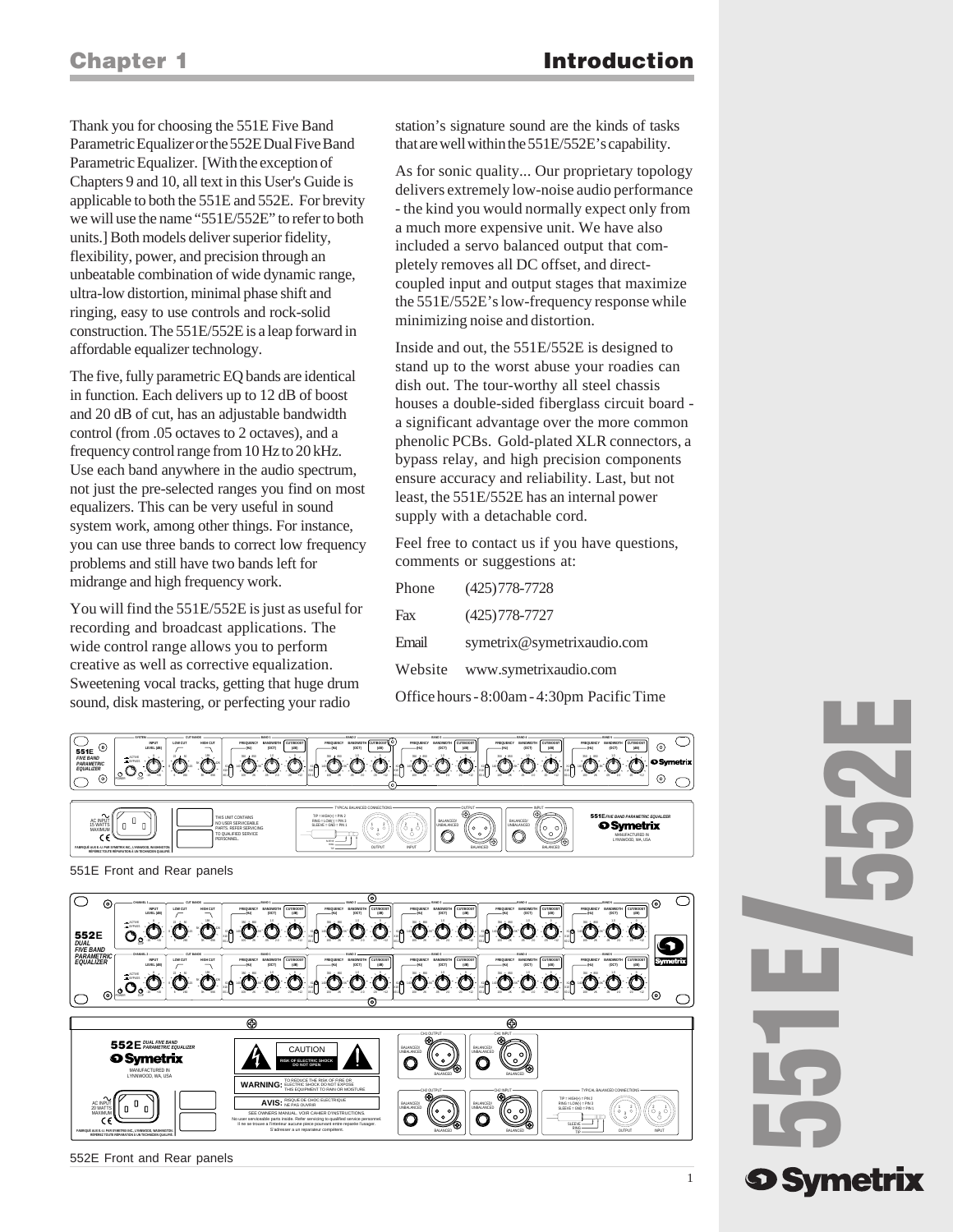# **Operator Safety Summary <b>Chapter 2**

The information in this summary is intended for persons who operate the equipment as well as repair personnel. Specific warnings and cautions are found throughout this manual wherever they may apply; they do not appear in this summary.

The notational conventions used in this manual and on the equipment itself are described in the following paragraphs.

### **Equipment Markings**



S'adresser a un reparateur compétent. Il ne se trouve a l'interieur aucune piece pourvant entre reparée l'usager

The lightning flash with arrowhead symbol within an equilateral triangle is intended to alert the user of the presence of uninsulated "dangerous voltage" within the product's enclosure that may be of sufficient magnitude to constitute a risk of electric shock to persons.

The exclamation point within an equilateral triangle is intended to alert the user of the presence of important operating and maintenance (servicing) instructions in the literature accompanying the 551E/552E (i.e. this guide).

*Caution To prevent electric shock, do not use the polarized plug supplied with the 551E/552E with any extension cord, receptacle, or other outlet unless the blades can be fully inserted.*

### **Terms**

Several notational conventions are used in this manual. Some paragraphs may use Note, *Caution*, or **Warning** as a heading or certain typefaces and capitalization are used to identify certain words. These are:

Note Identifies information that needs extra emphasis. A Note generally supplies extra information to help you to better use the 551E/552E.

| <b>Caution</b>  | Identifies information that, if not<br>heeded, may cause damage to the<br>551E/552E or other equipment in<br>your system. |
|-----------------|---------------------------------------------------------------------------------------------------------------------------|
| <b>Warning</b>  | Identifies information that, if<br>ignored, may be hazardous to<br>your health or that of others.                         |
| <b>CAPITALS</b> | Controls, switches or other<br>markings on the 551E/552E's<br>chassis.                                                    |
| <b>Boldface</b> | Strong emphasis.                                                                                                          |

**Power source -** This product is intended to operate from a power source that does not apply more than 255Vrms between the power supply conductors or between either power supply conductor and ground. A protective ground connection, by way of the grounding conductor in the power cord, is essential for safe operation.

**Danger from loss of ground -** If the protective ground connection is lost, all accessible conductive parts, including knobs and controls that may appear to be insulated, can render an electric shock.

**Proper power cord -** Use only the power cord specified for the product. Use only a power cord that is in good condition.

**Operating location -** Do not operate this equipment under any of the following conditions: explosive atmospheres, in wet locations, in inclement weather, improper or unknown AC mains voltage, or if improperly fused.

**Stay out of the box - To avoid personal injury** or injury to others, do not remove the product covers or panels. Do not operate the product without the covers and panels properly installed.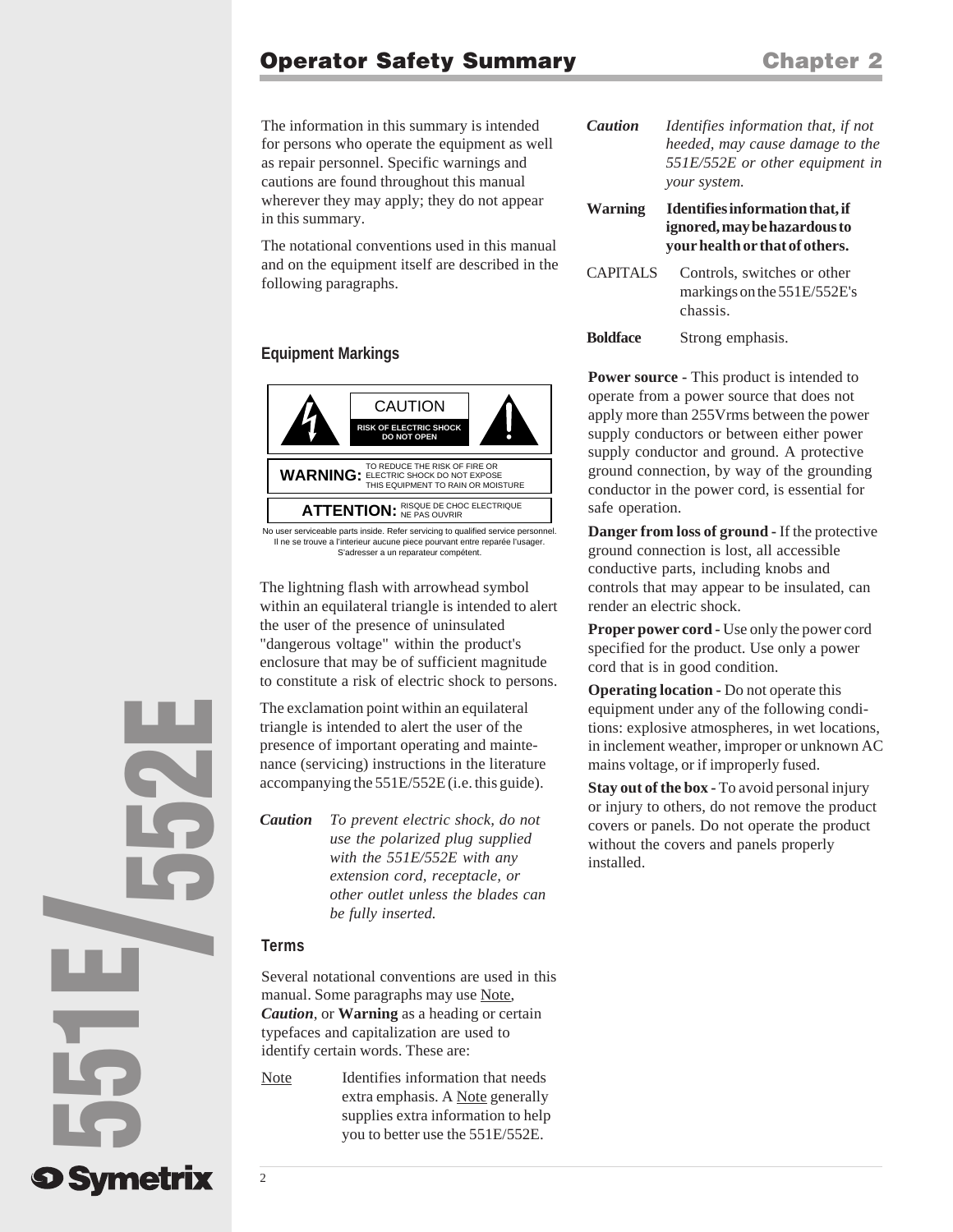This is the section for those of you who are *really* in a hurry and cannot take a moment to wade through another owner's manual. Just follow these steps:

- Plug the 551E/552E into an AC outlet using the IEC-type detachable power cord.  $\bullet$
- Connect audio inputs and outputs. If you do not know how to do this, forget Fast Set-Up and read Chapter 5. 2
- Push the Active/Bypass button IN. 3
- Set the Input Gain control to 12:00 (unity gain). 4
- Turn the Low Cut control fully counterclockwise and the High Cut control fully clockwise. 6
- Set all five Cut/Boost controls to 12:00 (zero detent). 6
- You are ready to start. 7
	- Now read the manual.

8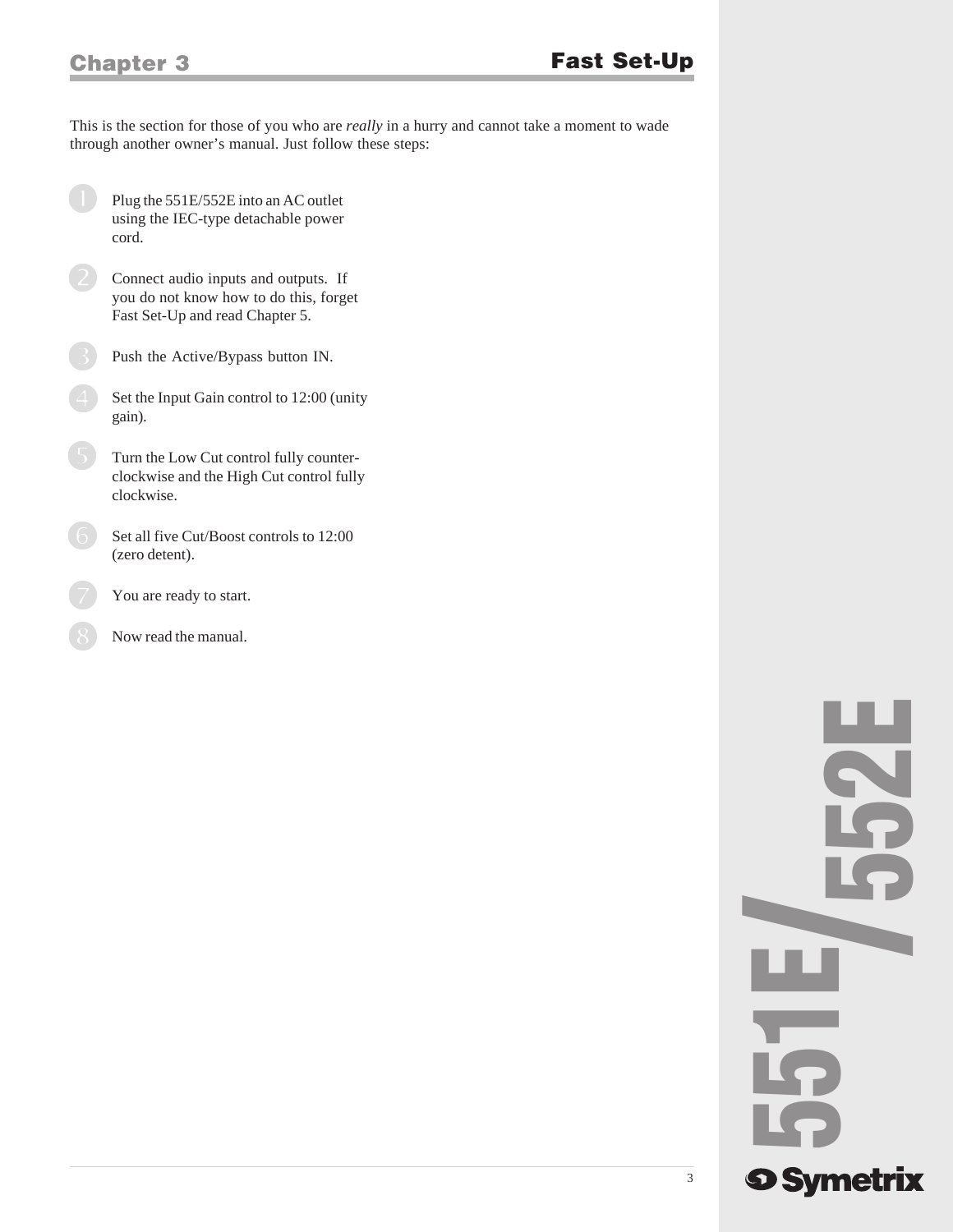

Figure 1 - Partial view of front panel controls.

**[With the exception of Chapters 9 and 10, all text in this User's Guide is applicable to both the 551E and the 552E. For brevity we will use the name "551E/552E" to refer to both units.]**

### **System Controls**

### Input Level

Use this control to adjust the input sensitivity by ±15 dB. Since the 551E/552E's input has 18 dB of headroom above +4dBm, the unity gain position (12:00) should work for normal operating conditions. However, if you apply extreme amounts of EQ boost or find that the input signal level is too high (the clip LED will illuminate), you may need to increase your input headroom. Do this by turning the knob counterclockwise to attenuate the input signal.

If you find that the input signal is very low (the output of a -10 device is a good example), turn the input level control clockwise to boost the level of the signal going through the 551E/552E. This will optimize the signal-to-noise ratio.

### **Cut Band Controls**

### Low Cut Filter

Diagram 2 illustrates a 12 dB per octave low frequency roll-off filter. Use this to protect subwoofers in sound systems, clean-up muddy recordings, or increase speech intelligibility in announce systems. The frequency range is 6Hz (essentially this is bypass) to 260 Hz.

Diagram 2 - Low cut filter with 12 dB per octave.



Push this button into the ACTIVE position to engage the 551E/552E's circuitry. The BY-PASS (out) position shunts the input signal directly from the input jacks to the output jacks via a relay. There are no passive or active components in the signal path in this mode.

Note: The relay mechanism is also engaged when the AC power is disconnected, enabling the unit to pass signal even when the power is off.



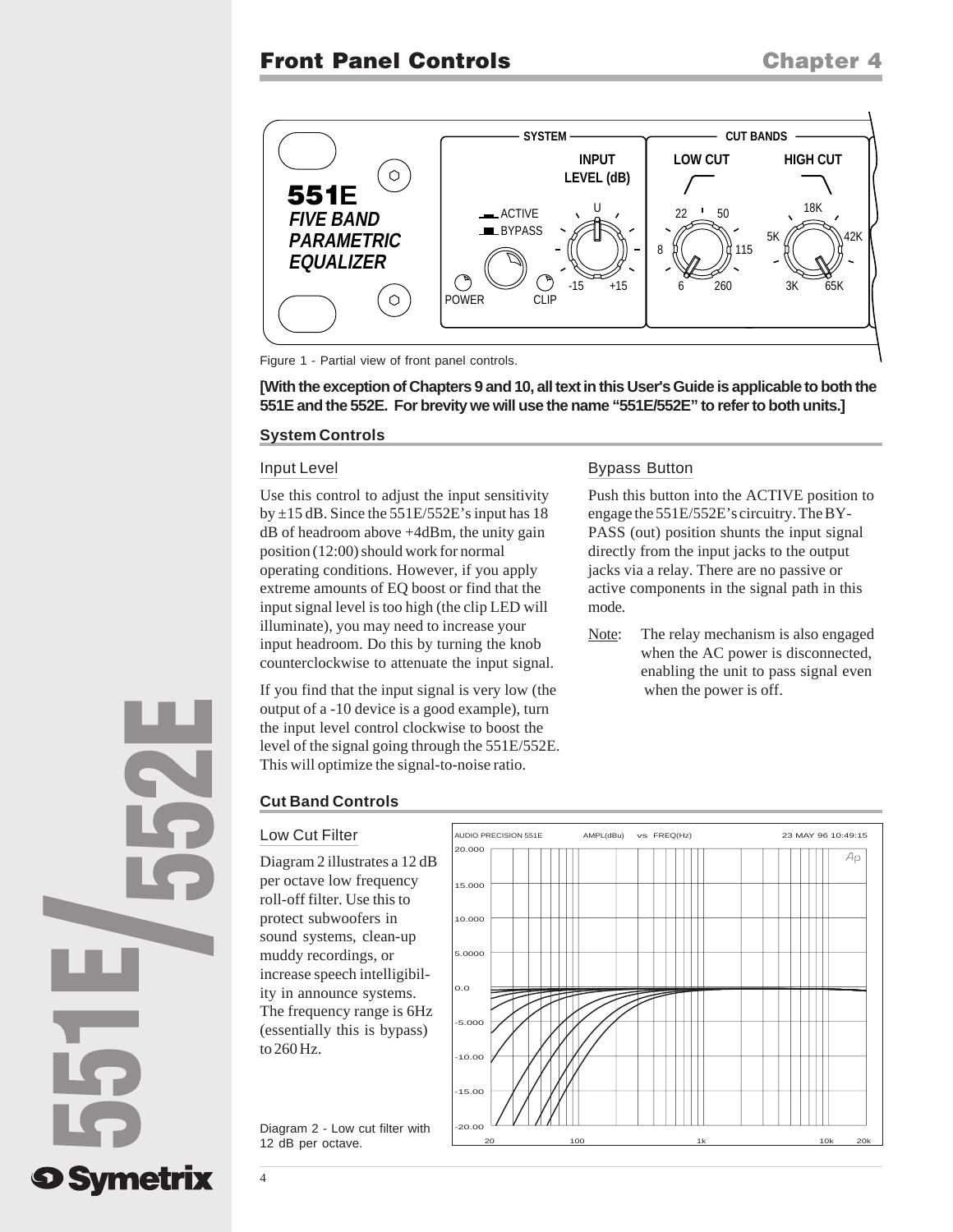

### **EQ Controls**



# **Bandwidth**

This knob determines how wide an area the band will affect, hence the term band*width*. The knob is calibrated in terms of octaves. The range is .05 (1/20th) to 2 octaves. Use the .05 setting for notch filter applications and the 1.0- 2.0 range for "tone control" type sweetening.

Figure 4 - Front panel view of one EQ band.

### Cut/Boost Knob

This control delivers up to 12 dB of boost or 20 dB of cut at the frequency selected by the frequency control and range switch. See Diagram 5.

Note: We've provided a wide range on this knob to help you take care of the occasional drastic problem, but you'll get better results from this (or any) EQ if you use this control in moderation.





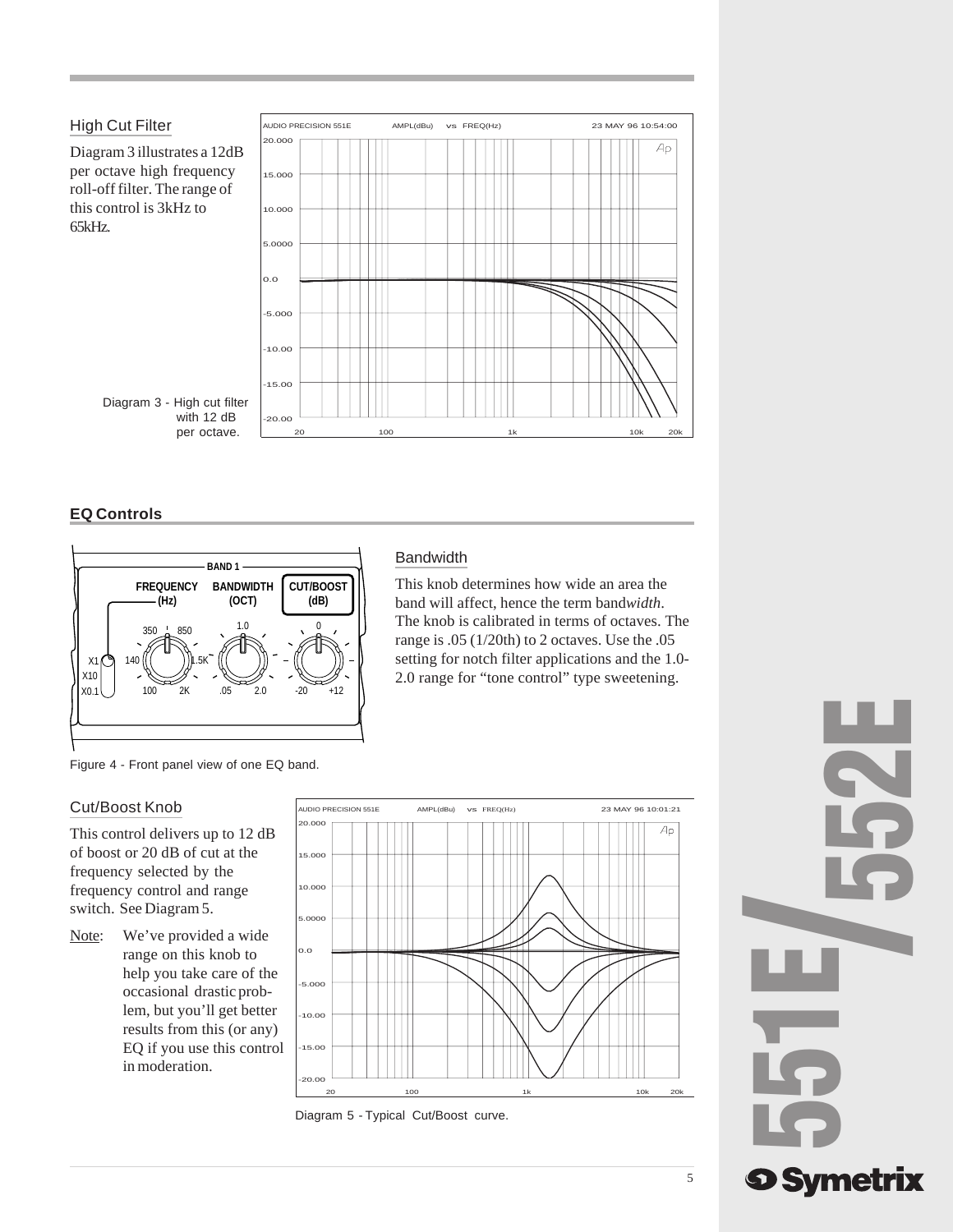### Frequency Knob

Use this knob, in conjunction with the Frequency Switch, to adjust the center frequency of the area affected by the filter band. See Diagram 6.

### Frequency Switch

Think of this as a Frequency knob multiplier. When you put the toggle in the X1 position the range of the Frequency control corresponds to the numbers printed around the knob - 100 Hz to 2kHz. Use this position when you want to work in the midrange. The X10 position shifts the Frequency knob's range upward by a factor of 10. The range becomes 1kHz to 20 kHz; suitable for high-frequency adjustments. The X0.1 position moves the range downwards (10 Hz to 200 Hz), for fine resolution in the lowfrequency area. See Diagram 7.

Before you ask, we want you to know that *we know* it seems to makes no sense that X1 is the top switch position, X10 is middle, and X0.1 is bottom. Our resident circuit guru informs us that there is no way to wire this toggle switch so that it works in the logical order. If you need proof just look at someone else's parametric EQ toggle switch.



Diagram 6 - Frequency graph.

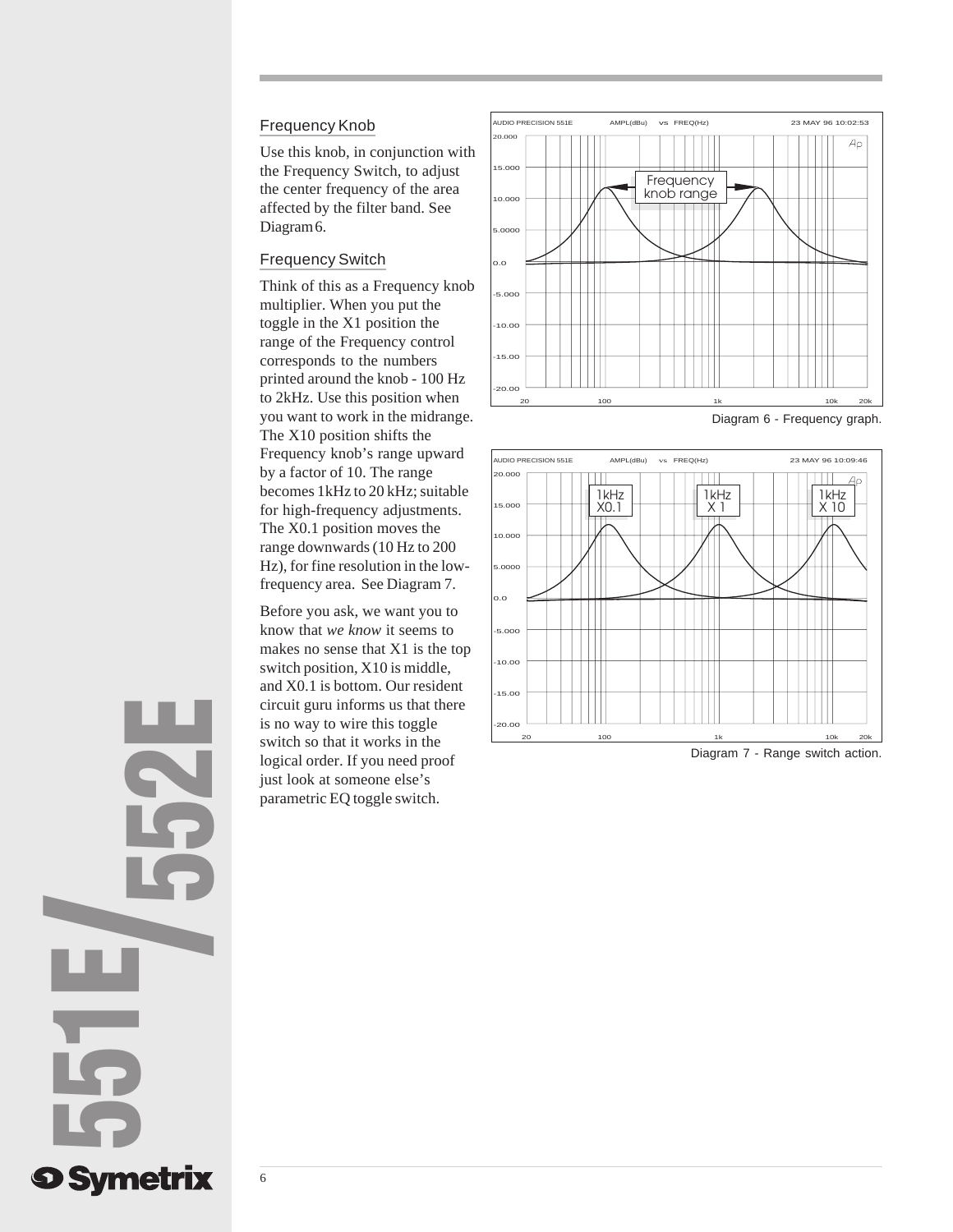

Figure 8 - View of rear panel connectors.

### Input Jacks

The 551E/552E is equipped with an XLR and a ¼" jack. Both will work either balanced or unbalanced and will generally accommodate just about any standard +4dBu nominal line level audio source. If you plan on plugging a mic directly into the 551E/552E's XLR input... don't bother. It will not hurt anything, but it just will not work. The input jacks are configured as follows:

> **XLR** pin 1=ground  $pin 2=+/high$ pin 3=-/low

**¼" Balanced**  $tip = +/high$ ring=-/low sleeve=ground

See Appendix A for adapter wiring examples.

### Output Jacks

There are two output jacks wired parallel to each other - a balanced XLR, and a balanced ¼" TRS. These can drive balanced or unbalanced inputs but you should check Appendix A for wiring examples. The outputs are configured as follows:

### **XLR**

pin  $1 =$  ground pin  $2 = +/\text{high}$ pin  $3 = -/low$ 

**¼" Balanced**  $tip = +/high$  $ring = -/low$ sleeve  $=$  ground

# **551E 552E / Symetrix**

7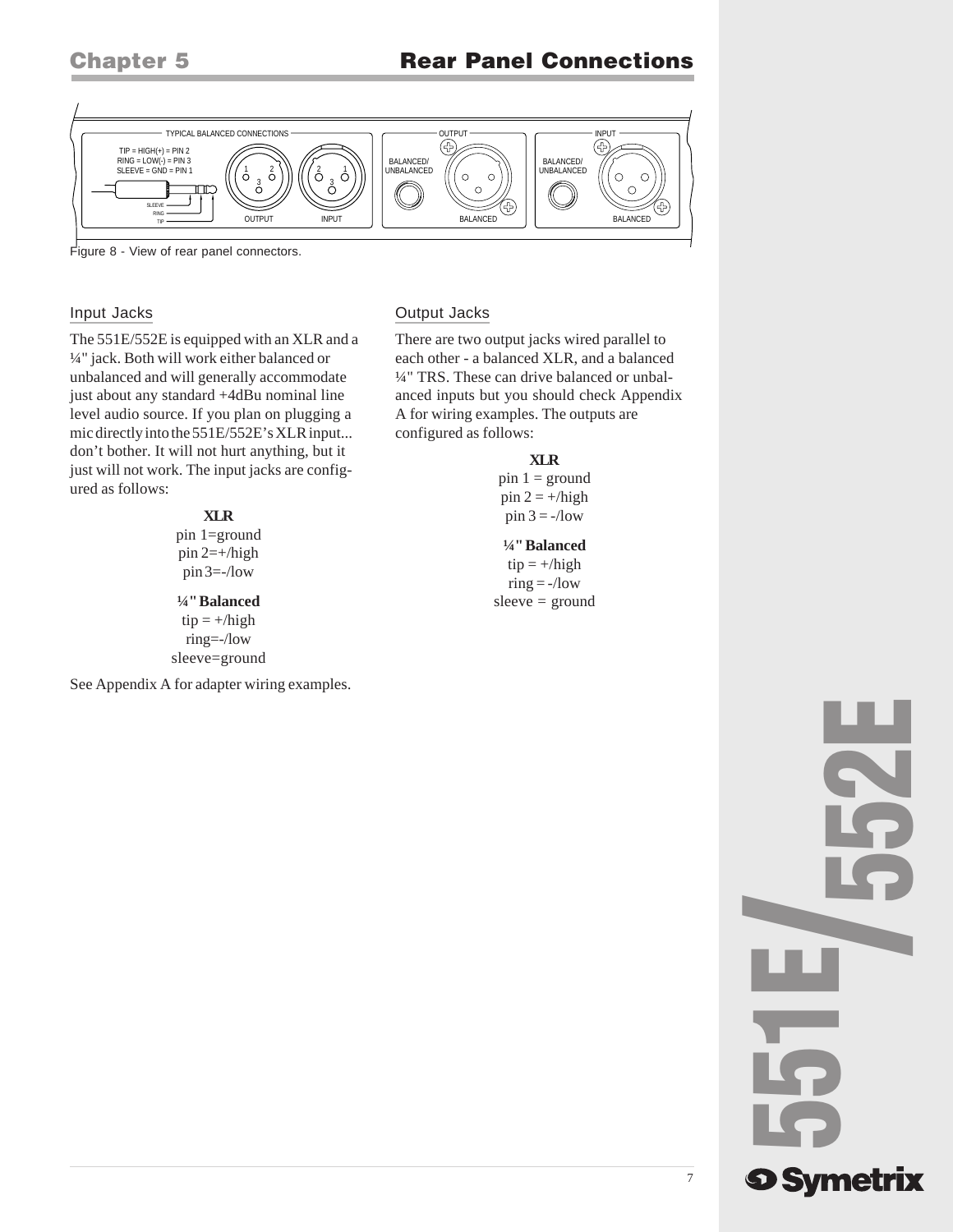

8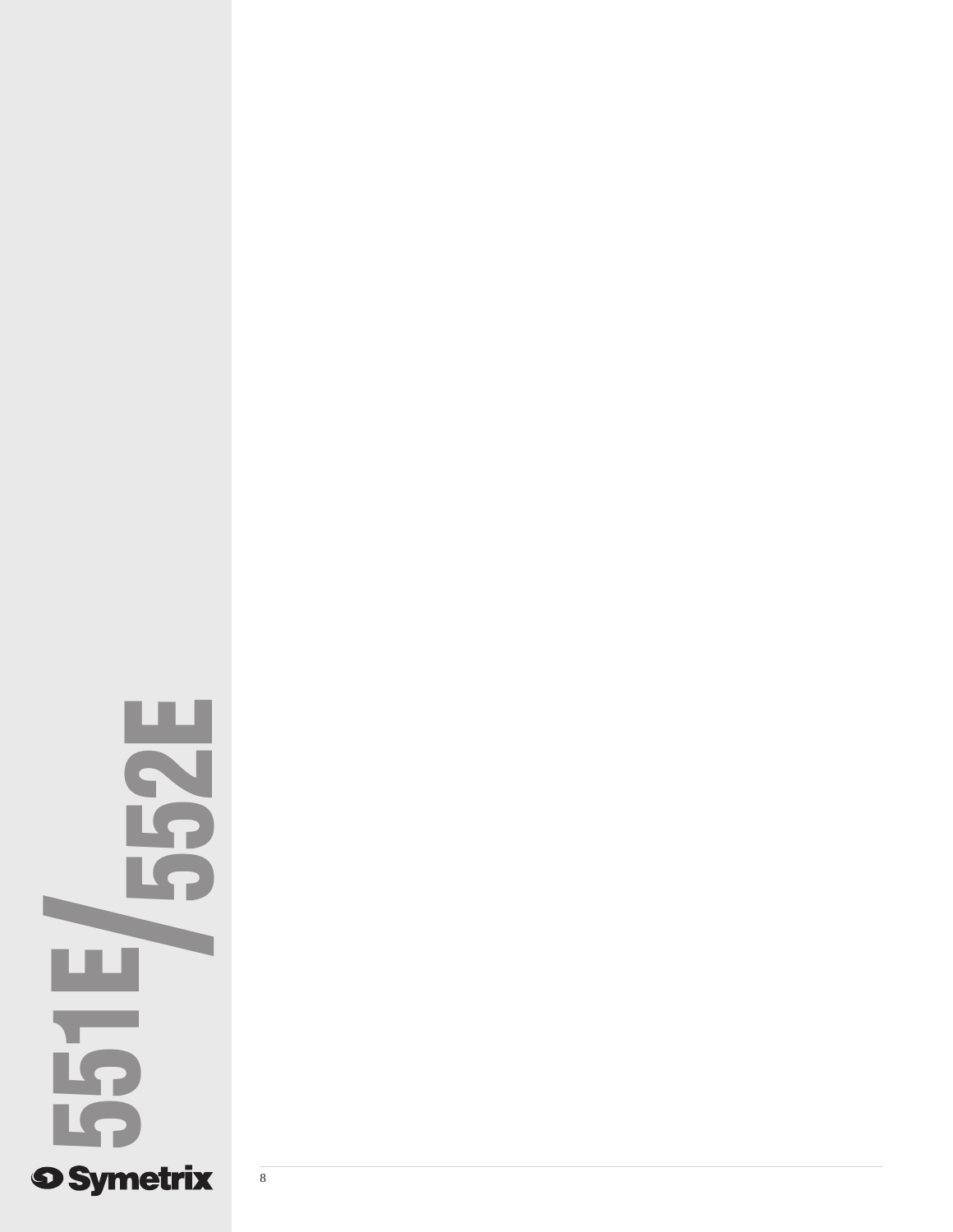### Setting the Frequency Controls - Part 1

How do I find the right frequency to cut or boost if I don't have a spectrum analyzer? There are a couple of tune-by-ear methods that, although crude, are quite effective. For lack of a better name we'll call the first method "boost-and-sweep".

Pretend for a second that you are recording an acoustic guitarist in your studio. Everything is fine until you notice that there is a weird low-mid resonance in the guitar body that makes the open A string sound louder than everything else. All you really want to do is reduce the volume of the open A without affecting any other note. No problem. Just insert the 551E/552E in the input channel send/return loop and follow this procedure.

First, select an EQ band and set its BANDWIDTH very narrow (.50 or lower). Then take the BOOST/CUT knob and crank it to  $+12$  dB. This will sound terrible (and is risky to do in a live sound situation), but hang in there. Now turn the FREQUENCY control (and toggle the RANGE switch) until the offending note gets really loud. Although this will sound incredibly bad, it lets you know that you have adjusted the FREQUENCY control correctly. Now adjust the CUT/BOOST (try a starting cut of around 3-6dB) and BANDWIDTH (try widening it a little) until the open A string sounds like it should.

### Setting the Frequency Controls - Part 2

Try a "cut-and-sweep" approach if you are using the 551E/552E in a concert sound application. Use basically the same procedure as in Tip #1, but use an extreme amount of cut, not boost, to find the trouble spot. This is a more subtle approach to corrective equalization that you can use during soundchecks (even during shows) without getting nasty looks from the audience.

### Bandwidth Control

Most professional engineers follow this rule of thumb: Use narrow bandwidths for cutting, and wide bandwidths for boosting.

Though a narrow bandwidth setting can be very useful for the "surgical" removal of a problem area, it can cause excessive ringing (and generally sound worse) if used for boosts. Wide band boosts (over 1.0 octaves) sound more natural, more like a tone control.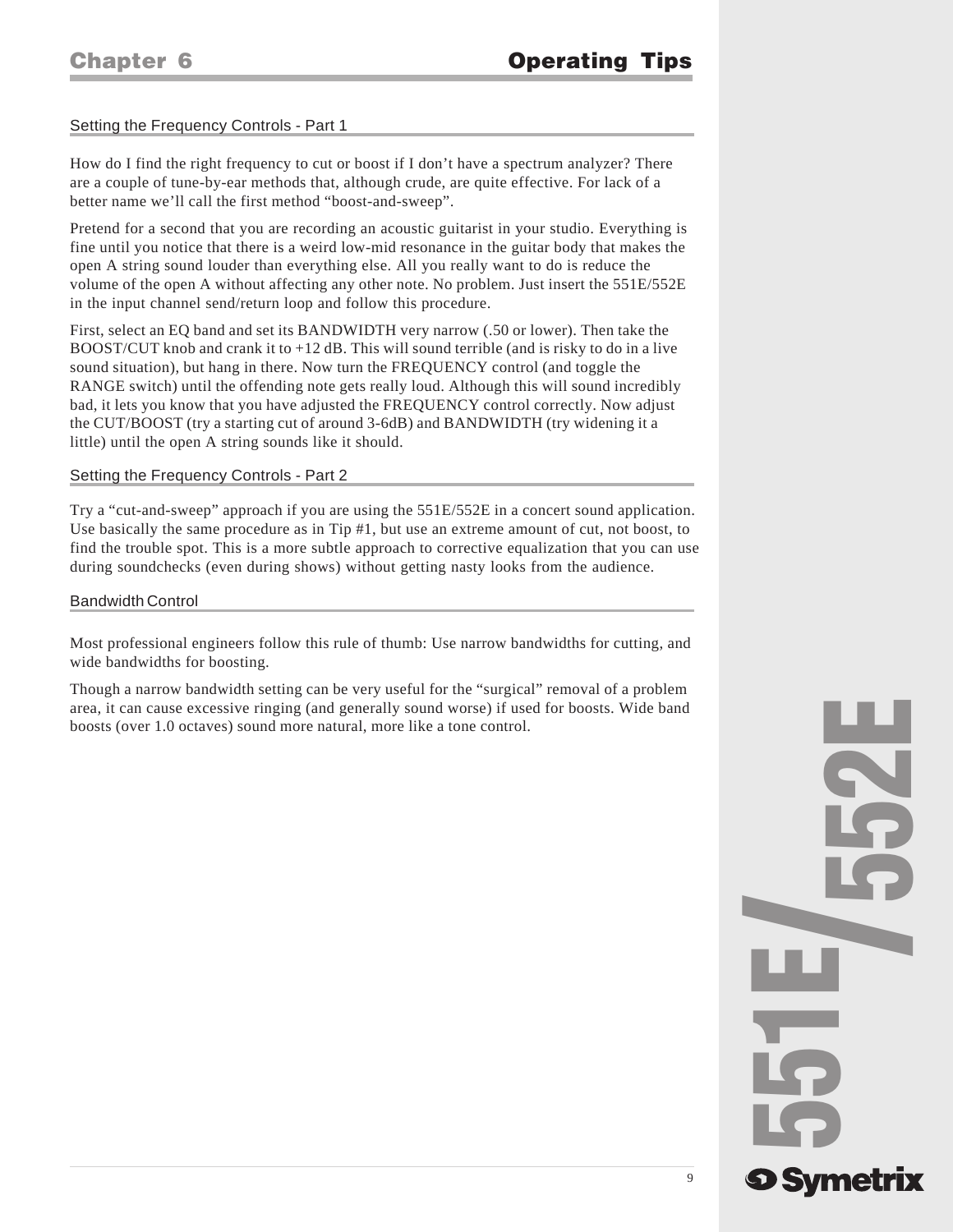### Overlapping Bands

Although each EQ band can cover the entire audio spectrum, the 551E/552E will give you the best (read: most accurate) results if you use adjacent bands for overlapping cuts and boosts. See Diagram 9.

Although the five EQ bands have identical ranges and functions, they are not identical in one respect - the way in which they combine. We have implemented a series/parallel configuration to ensure the most accurate band interaction while maintaining the best noise and distortion performance.

To maximize the performance of this type of layout, make sure you use adjacent EQ bands (i.e. Bands 1 and 2, 2 and 3, 3 and 4, etc.) when you are applying overlapping boosts or cuts. Diagram 9 shows how adjacent, overlapping bands produce a curve that is the result of correctly adding the curves of the individual bands. Nonadjacent bands (1 and 3 for instance) produce a combined curve that is not correctly summed, even though it might be useful in some applications. See Diagram 10.



Diagram 9 - Overlapping EQ curves on adjacent bands.



Diagram 10 - Overlapping EQ curves on nonadjacent bands.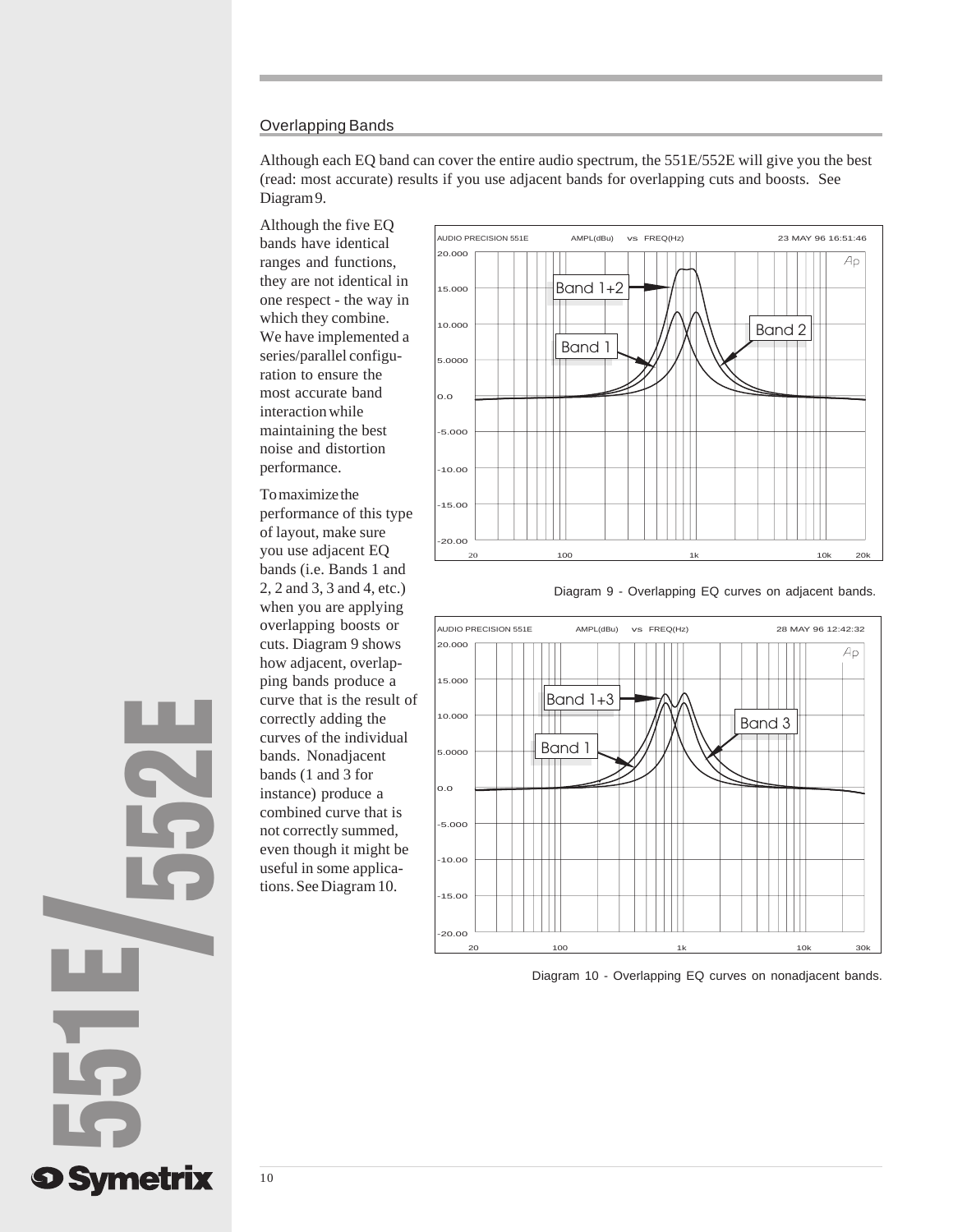### **Studio Applications**

### Multitrack Recording

During tracking, the 551E (or one channel of the 552E) could either be placed in the insert point of a console channel or, if you are using a direct-to-tape approach, following the mic preamp. Use the 551E/ 552E for creative sweetening of the sound source, or to minimize unwanted noises that exist within the signal you wish to record. Full frequency microphones are great, but can be overly sensitive to rumble or air noise - you may want to eliminate this before it goes to tape. This is especially necessary if you are forced to mix two signals onto the same track. It is much harder to fix problems once the signals are combined.

### Mixdown

Patch the 551E (or one channel of the 552E) into the signal path of an individual track - usually on the insert point of the console channel. In this application, use the unit to boost frequencies needed to make that instrument/voice/whatever stand out in the mix, or perhaps cut irritating or nonmusical frequencies. The five, fully overlapping bands make the 551E/552E very versatile in this application.

### Mixdown/Mastering

Another place you might need the power of a five band parametric equalizer is on the entire mix. Of course, you need a 552E for stereo applications. Think of the difference a boost at 40 Hz will do for the dance mix, while a boost at 4kHz could rescue a vocal part at the last moment.

### Control Room Tuning

An entirely different studio application for parametric equalizers is in control room monitor tuning. Most engineers want to be able to control the tuning of the speakers to fix problems caused by the room. Graphic equalizers may be able to give you a quick picture of their settings, but they lack the precision necessary to really dial in the sound. A parametric equalizer, especially one with five full range bands, is perfect for tuning a room.

### **Sound Systems**

### Monitor Mixes

Though graphic equalizers are the most popular tools for equalizing onstage monitors, the task of feedback suppression is an area where parametrics excel. The continuously variable FREQUENCY KNOB on the 551E/552E allows you to zero in precisely on the feedback area. Narrowing the bandwidth allows you to make very drastic cuts while minimizing the effect on the rest of the audio spectrum. Graphic EQs, while easy to use, cannot approach this kind of precision.

### Mains

There is no better tool than a parametric EQ for balancing the frequency response of your sound system. Use a couple of bands in notch filter mode to compensate for standing waves or feedback problems. You will still have a few bands left over for sweetening the PA sound.

### Aux Send To Subwoofer

If you are using an Aux send on your console to drive your subwoofers, you will still need an EQ somewhere before the crossover. Your best choice for this job is a parametric (a graphic EQ does not have enough precision in the low end) especially if you set the subwoofer crossover point at 100 Hz or lower. With five completely tunable filters at your disposal, you can ensure that your system delivers maximum impact.

### Channel Insert

Have you ever wished for a couple of extra EQ bands to really perfect your kick drum sound? The 551E/ 552E is perfect for the job. Five bands give you the power to make any kick drum sound huge by dialing out unpleasant rings, accentuating the attack of the high end, and adding extra low end. You can use the 551E (or one channel of the 552E) at the channel insert of any mixer channel that requires special attention, from drums to vocals.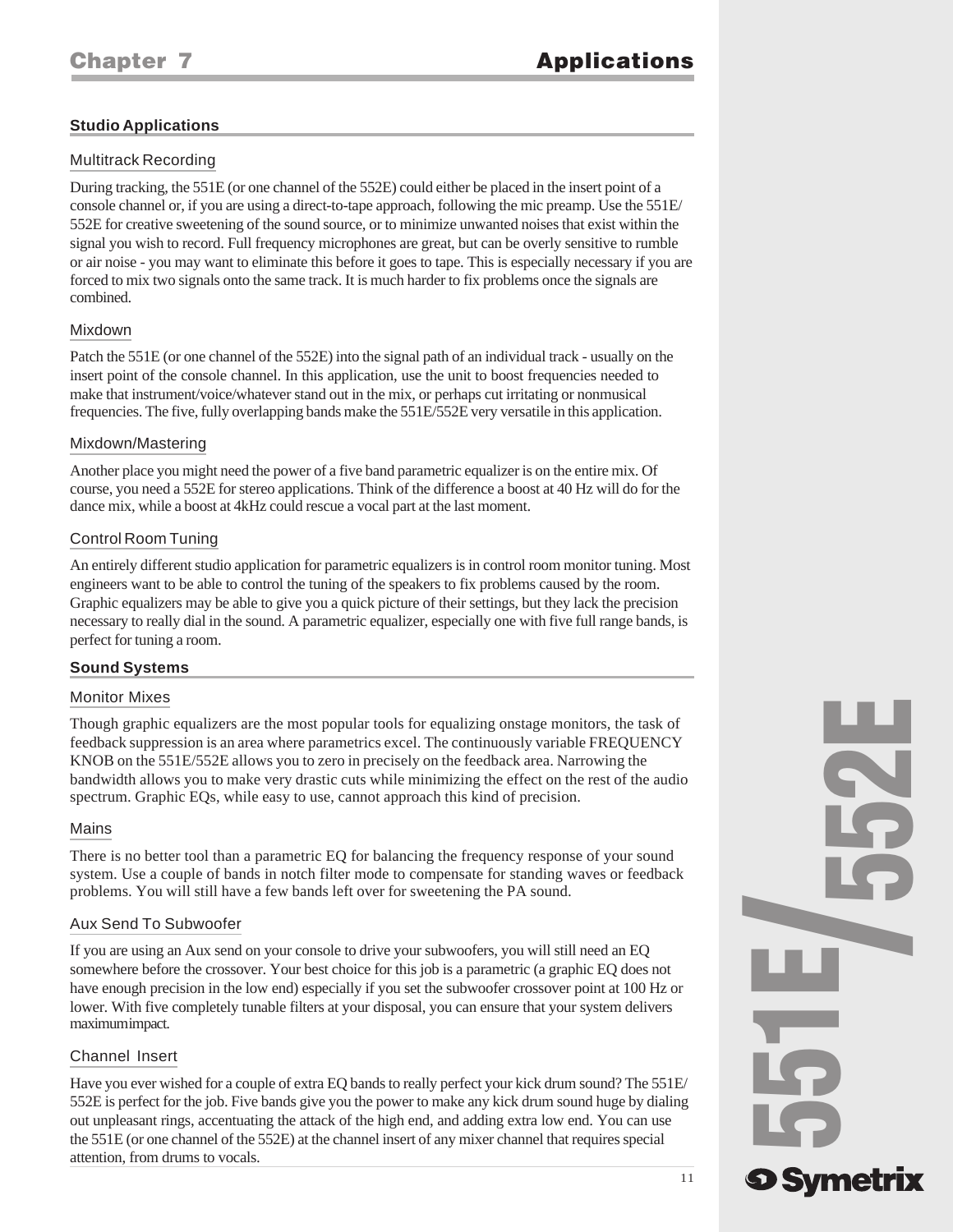### Broadcast Systems

While analog equalizers do not enjoy the status of the latest multiband digital audio processors, there is not a program director in the world who does not want a good equalizer somewhere in the audio processing chain. The equalizing finesse possible with the Symetrix 551E/552E can provide the final touch in producing a signature sound which trounces the competition.

On previous pages you learned how a parametric equalizer, especially the 551E/552E, runs circles around a graphic EQ because of the precise adjustments possible. The important question remaining is, "Where should I install the 551E/552E?"

Install the 551E/552E before the final limiter (see Diagram 11). If wired in the audio chain after the final limiter, the frequencies you boost will cause over-modulation of the transmitter. If the 551E/ 552E connects directly to the output of the console, sloppy board operation and unusually loud peaks may combine to overload the equalizer's input, in spite of its +22 dBu headroom. Ideally an AGC, like the Symetrix 422 AGC-Leveler, should be installed between the console output and the 551E/552E's input.

This combination provides protection for the 551E/552E's input stage and delivers a leveled signal to the final limiter. The station benefits from a consistent, finely equalized signature sound which does not change with the program material, or each on-air shift change.

Diagram 11 - Recommended audio processing chain for broadcast systems. (Alternately, you could substitute one 552E for the two 551E's in this setup.)

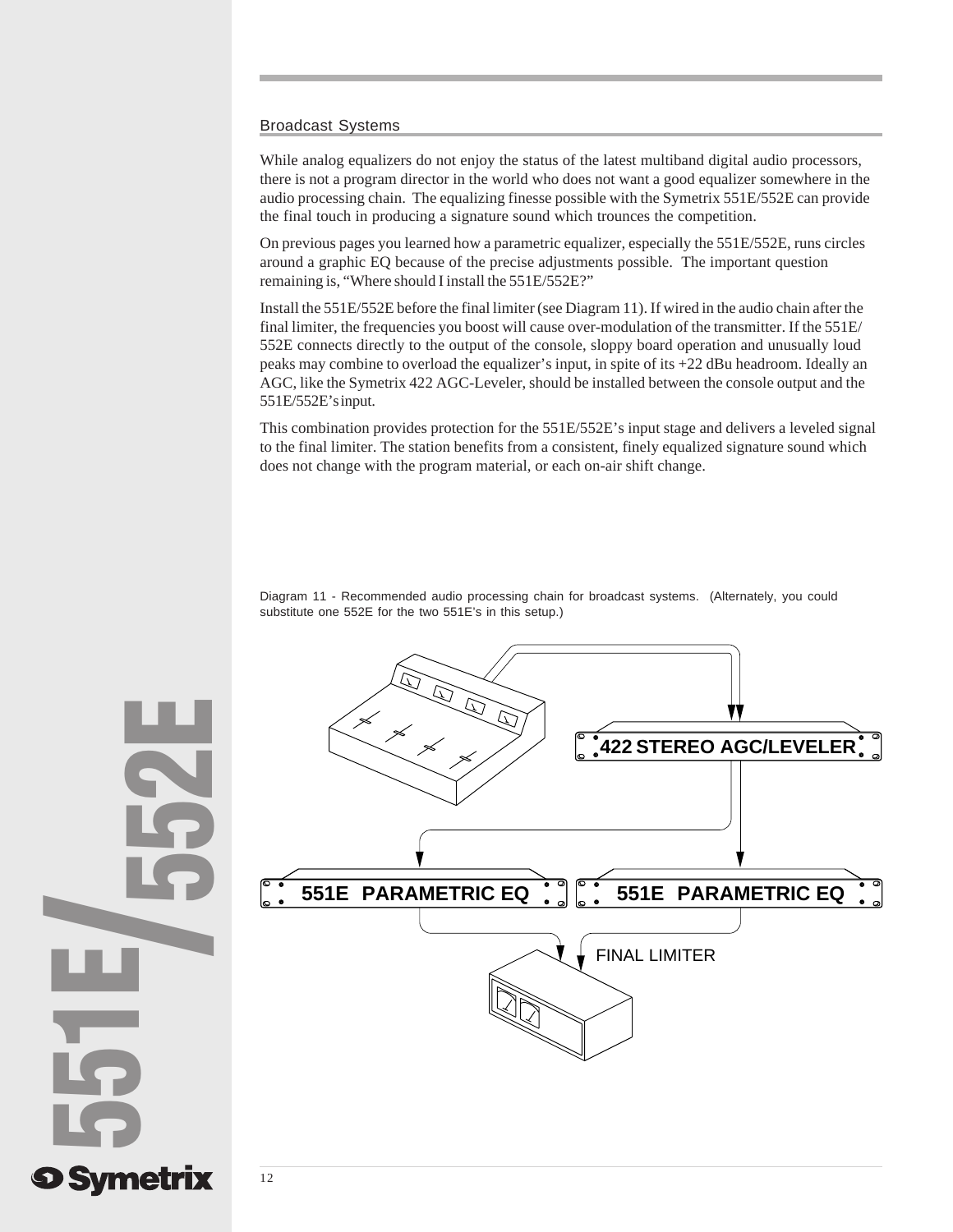### **There is no output signal.**

Check input and output cables and connections.

Determine that there really is a signal coming from the source, and that it is getting to the 551E/552E.

### **Distortion in the output signal.**

Put 551E/552E into BYPASS. If problem remains, check your signal source.

Check the level of the input signal. Is it overdriving the 551E/552E's input? If so, reduce the incoming signal level. Is the 551E/552E's clip indicator lit?

Is the incoming signal already distorted? Listen "up stream" from the 551E/552E to determine that you are feeding it a clean signal.

Are you using an EQ band or bands to apply a lot of boost? If so, you may be running out of headroom. Fix this by lowering the input level control, or reducing the amount of boost.

### **Buzz in the output.**

Check input and output connector wiring.

Check for ground loops between interconnected system equipment.

Are all system components on the *same* AC ground?

### **Noise (hiss).**

Put 551E/552E into BYPASS. If problem remains, check your signal source. Is the input signal already noisy? Listen "up stream" from the 551E/552E to determine that you are feeding it a clean signal.

Check input signal levels and input level control settings. The input signal may be too low in level. If so, boost the incoming signal (if possible).

Make sure that you are feeding the 551E/ 552E/ a line-level signal, not a mic-level signal.

### **Controls don't seem to have any effect.**

Is AC power connected to the unit? Since the 551E/552E uses an automatic bypass relay, it will still pass audio even when power is turned off, though the controls will have no effect.

Is the Active/Bypass button in the correct position?

### **The 551E/552E does not power up or does not respond properly.**

Consult a qualified service technician or the Symetrix factory.

### **The 551E/552E is not plugged in, but works great anyway.**

Call us. Call us now.

# **551E 552E / 9 Symetrix**

13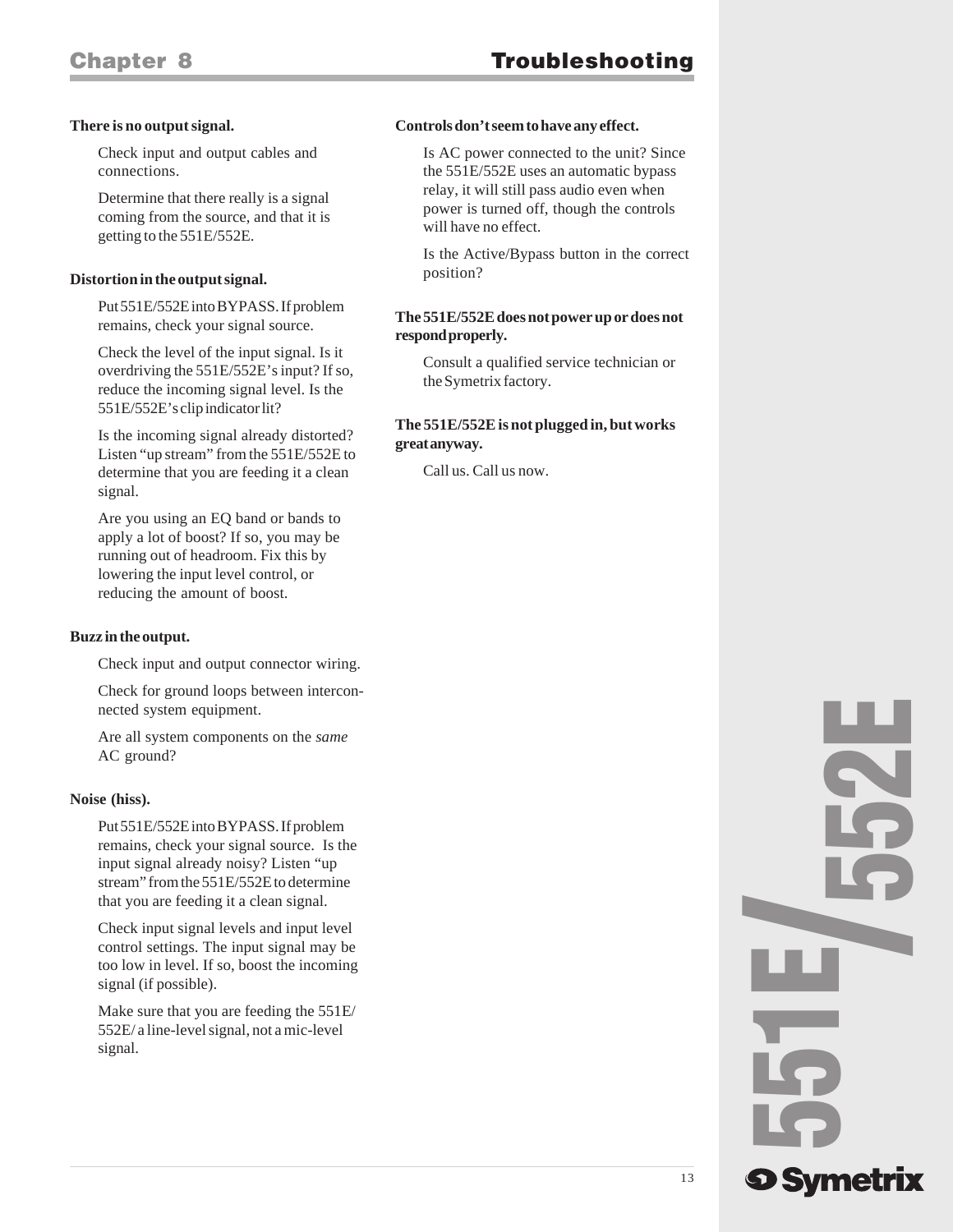## **Architects and Engineers Specifications**

The parametric equalizer (EQ) shall be a single channel unit that shall provide five independent filter bands. There shall also be separate high-pass and low-pass filters. The unit shall occupy one rack space (1U).

Each filter band shall have the following controls and control ranges: a cut/boost control with a -20 dB to  $+12$  dB range, a frequency sweep control with a 100 Hz - 2kHz range, a frequency range multiplier switch with X10, X1, and X0.1 settings, and a bandwidth control with a .05 octave - 2.0 octave range. There shall also be a 12 dB/Oct high-pass filter with a user-adjustable cutoff frequency range of 6Hz to 260 Hz, and a 12 dB/Oct low-pass filter with a cutoff frequency range from 3kHz to 65 kHz. A front panel input level control shall provide  $\pm 15$  dB of gain adjustment.

When the unit is inoperative (either by loss of power or via the BYPASS switch), the inputs and outputs will be wired together by a relay.

The frequency response with all filter bands flat, EQ in, high-pass and low-pass set to the outside extremes of their ranges, shall be 20Hz to 62 kHz (-0.5dB, -3dB). The total harmonic distortion plus noise shall be less than 0.002% (EQ in, all bands flat). The dynamic range shall be greater than 114 dB. The EQ shall accept a maximum input signal of +21 dBu and have a maximum output level of +21 dBu. There shall be a front panel clip indicator that will illuminate at 1dB below clipping. It shall monitor the input, output and each EQ band.

The inputs shall be direct-coupled, active balanced designs terminated with 3-pin XLR (AES/IEC standard wiring), and ¼" TRS female connectors. The input circuitry shall incorporate RFI filters. There shall be a servobalanced, direct-coupled output that shall terminate in 3-pin XLR (AES/IEC standard wiring) and  $\frac{1}{4}$ " TRS connectors.

The EQ shall be capable of operating by means of its built-in power supply connected to 117V nominal AC, 105-130V, 50-60 Hz (230V nominal AC, 207-253V, 50 Hz where applicable). Power consumption shall be 15 watts maximum. There shall be a rear panel receptacle for an IEC-type detachable power cord. The EQ shall be UL and CE approved.

The unit shall be a Symetrix, Inc. model 551E Five Band Parametric Equalizer.

**551E 552E / 9 Symetrix** 

# **Technical Specifications**

| Maximum Input Level            | +21 dBu balanced                       | <b>Chassis Size</b>    |
|--------------------------------|----------------------------------------|------------------------|
| Maximum Output Level           | +21 dBu balanced                       |                        |
|                                | +17 dBu unbalanced                     | Shipping Weight        |
| THD+Noise (1kHz at +4dBu)      | $< 0.002\%$                            |                        |
|                                | (<10 Hz to 30 kHz measurement bw)      | <b>AC Requirements</b> |
|                                | -eq in, all bands flat                 |                        |
| Signal to Noise Ratio          | >96 dB (unweighted, ref to +4dBu)      |                        |
|                                | -eq in, all bands flat                 | Power Consumption      |
| Dynamic Range                  | $>114$ dB                              | In the interest of con |
| <b>Frequency Response</b>      | $-0.5$ dB, $-3$ dB (20 Hz $-62$ kHz)   | reserves the right to  |
| Input Impedance                | 20k ohms balanced. 10k ohms unbal.     | without prior notice.  |
| Output Impedance               | 300 ohms balanced, 150 ohms unbal.     | Copyright, 1998, Syn   |
| EQ band Control Specs:         |                                        |                        |
| <b>Frequency Control Range</b> | 10 Hz - 20 kHz (inc. Frequency Switch) |                        |
| Cut/Boost Range                | $-20$ dB. $+12$ dB                     |                        |
| <b>Bandwidth</b>               | .05 oct - 2.0 oct                      |                        |

| Chassis Size                                                                                                                                                     | 1.72"H x 19" W x 8.25" D<br>4.37cm H x 48.26cm W x 20.955cm D                                         |  |
|------------------------------------------------------------------------------------------------------------------------------------------------------------------|-------------------------------------------------------------------------------------------------------|--|
| Shipping Weight                                                                                                                                                  | 8 lbs, 3.64 kg                                                                                        |  |
| AC Requirements                                                                                                                                                  | via internal supply<br>117V AC, nominal, 95-130V AC, 50-60 Hz<br>230V AC, nominal, 165-255V AA, 50 Hz |  |
| Power Consumption                                                                                                                                                | 15 watts, maximum                                                                                     |  |
| In the interest of continuous product improvement, Symetrix, Inc.<br>reserves the right to alter, change, or modify these specifications<br>without prior potice |                                                                                                       |  |

98, Symetrix, Inc. All rights reserved.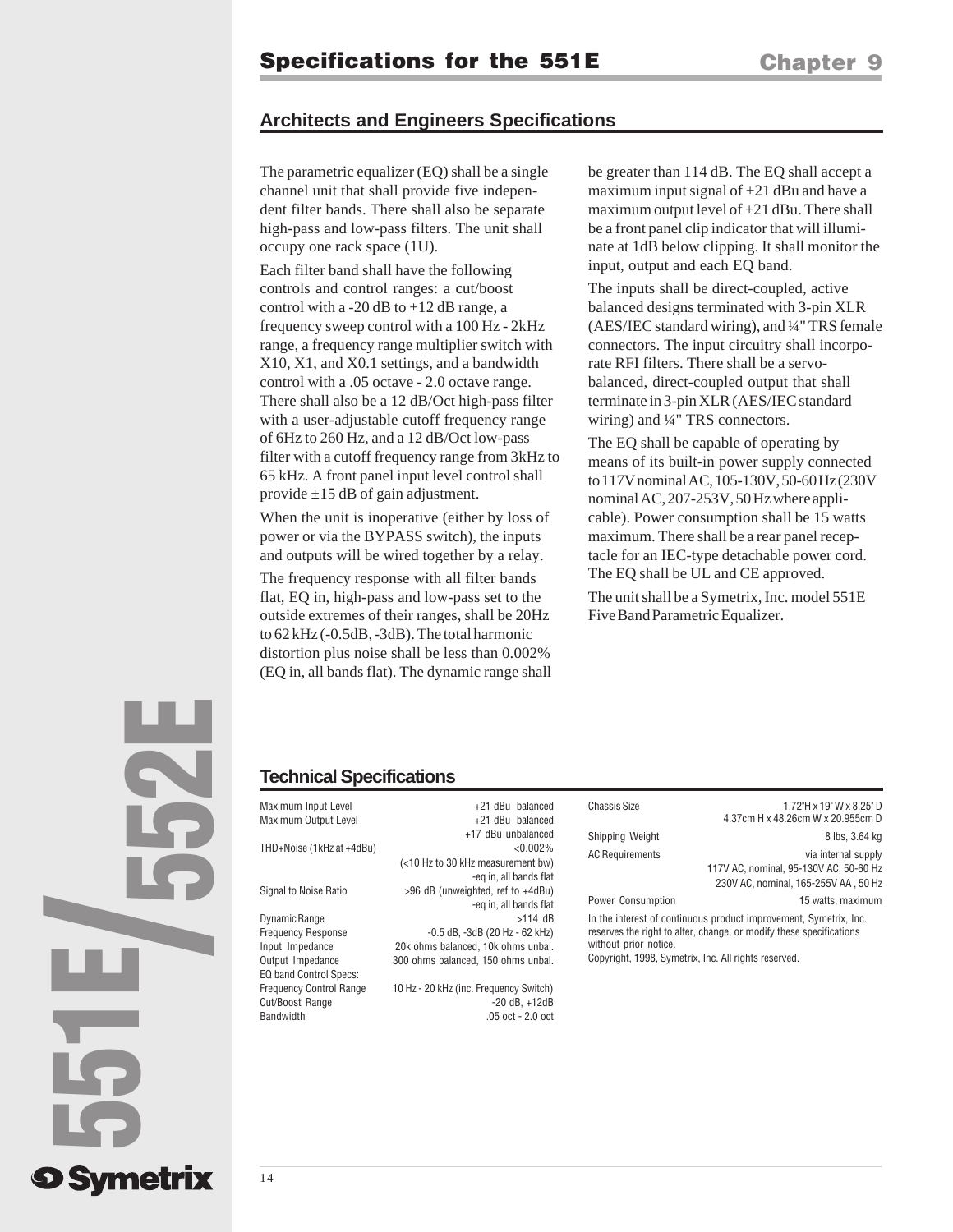## **Architects and Engineers Specifications**

The parametric equalizer (EQ) shall be a dual channel unit that shall provide five independent filter bands per channel. There shall also be separate high-pass and low-pass filters per channel. The unit shall occupy two rack spaces (2U).

Each filter band shall have the following controls and control ranges: a cut/boost control with a -20 dB to  $+12$  dB range, a frequency sweep control with a 100 Hz - 2kHz range, a frequency range multiplier switch with X10, X1, and X0.1 settings, and a bandwidth control with a .05 octave - 2.0 octave range. There shall also be a 12 dB/Oct high-pass filter with a user-adjustable cutoff frequency range of 6Hz to 260 Hz, and a 12 dB/Oct low-pass filter with a cutoff frequency range from 3kHz to 65 kHz. A front panel input level control shall provide  $\pm 15$  dB of gain adjustment.

When the unit is inoperative (either by loss of power or via the BYPASS switch), the inputs and outputs will be wired together by a relay.

The frequency response with all filter bands flat, EQ in, high-pass and low-pass set to the outside extremes of their ranges, shall be 20Hz to 62 kHz (-0.5dB, -3dB). The total harmonic distortion plus noise shall be less than 0.002%

per channel (EQ in, all bands flat). The dynamic range shall be greater than 114 dB. The EQ shall accept a maximum input signal of +21 dBu and have a maximum output level of +21 dBu. There shall be front panel clip indicators for each channel that will illuminate at 1dB below clipping. These indicators shall monitor the input, output and each EQ band.

The inputs shall be direct-coupled, active balanced designs terminated with 3-pin XLR (AES/IEC standard wiring), and ¼" TRS female connectors. The input circuitry shall incorporate RFI filters. There shall be servo-balanced, direct-coupled outputs that shall terminate in 3 pin XLR (AES/IEC standard wiring) and ¼" TRS connectors.

The EQ shall be capable of operating by means of its built-in power supply connected to 117V nominal AC, 105-130V, 50-60 Hz (230V nominal AC, 207-253V, 50 Hz where applicable). Power consumption shall be 20 watts maximum. There shall be a rear panel receptacle for an IEC-type detachable power cord. The EQ shall be UL and CE approved.

The unit shall be a Symetrix, Inc. model 552E Dual Five Band Parametric Equalizer.

## **Technical Specifications**

| Maximum Input Level            | +21 dBu balanced                       |
|--------------------------------|----------------------------------------|
| Maximum Output Level           | +21 dBu balanced                       |
|                                | +17 dBu unbalanced                     |
| THD+Noise (1kHz at +4dBu)      | $< 0.002\%$                            |
|                                | (<10 Hz to 30 kHz measurement bw)      |
|                                | -eq in, all bands flat                 |
| Signal to Noise Ratio          | >96 dB (unweighted, ref to +4dBu)      |
|                                | -eq in, all bands flat                 |
| Dynamic Range                  | $>114$ dB                              |
| <b>Frequency Response</b>      | $-0.5$ dB, $-3$ dB (20 Hz $-62$ kHz)   |
| Input Impedance                | 20k ohms balanced, 10k ohms unbal.     |
| Output Impedance               | 300 ohms balanced, 150 ohms unbal.     |
| <b>EQ band Control Specs:</b>  |                                        |
| <b>Frequency Control Range</b> | 10 Hz - 20 kHz (inc. Frequency Switch) |
| Cut/Boost Range                | $-20$ dB. $+12$ dB                     |
| Bandwidth                      | .05 oct - 2.0 oct                      |

Chassis Size 3.5"H x 19" W x 8" D 8.89cm H x 48.3cm W x 20.32cm D Shipping Weight **11** lbs, 5kg AC Requirements via internal supply 117V AC, nominal, 95-130V AC, 50-60 Hz 230V AC, nominal, 165-255V AC, 50 Hz Power Consumption 20 watts, maximum In the interest of continuous product improvement, Symetrix, Inc. reserves the right to alter, change, or modify these specifications without prior notice. Copyright, 1998, Symetrix, Inc. All rights reserved.

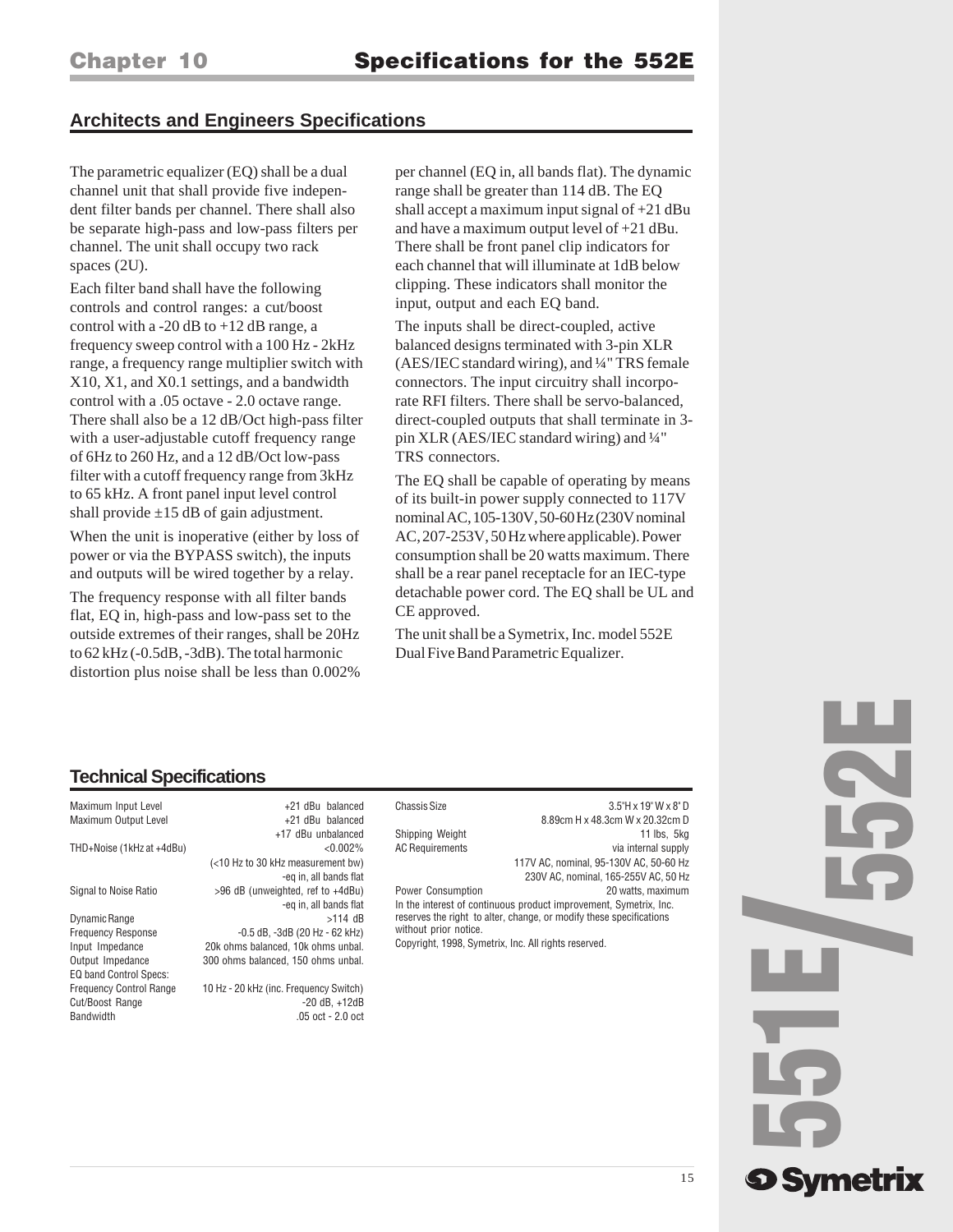### **551E/552E Limited Warranty**

Symetrix, Inc. expressly warrants that the product will be free from defects in material and workmanship for one (1) year. Symetrix's obligations under this warranty will be limited to repairing or replacing, at Symetrix's option, the part or parts of the product which prove defective in material or workmanship within one (1) year from date of purchase, provided that the Buyer gives Symetrix prompt notice of any defect or failure and satisfactory proof thereof. Products may be returned by Buyer only after a Return Authorization number (RA) has been obtained from Symetrix. Buyer will prepay all freight charges to return the product to the Symetrix factory. Symetrix reserves the right to inspect any products which may be the subject of any warranty claim before repair or replacement is carried out. Symetrix may, at its option, require proof of the original date of purchase (dated copy of original retail dealer's invoice). Final determination of warranty coverage lies solely with Symetrix. Products repaired under warranty will be returned freight prepaid by Symetrix via United Parcel Service (surface), to any location within the Continental United States. At Buyer's request the shipment may be returned via airfreight at Buyer's expense. Outside the Continental United States, products will be returned freight collect.

**The foregoing warranties are in lieu of all other warranties, whether oral, written, express, implied or statutory. Symetrix, Inc. expressly disclaims any IMPLIED warranties, including fitness for a particular purpose or merchantability. Symetrix's warranty obligation and buyer's remedies hereunder are SOLELY and exclusively as stated herein.**

This Symetrix product is designed and manufactured for use in professional and studio audio systems and is not intended for other usage. With respect to products purchased by consumers for personal, family, or household use, Symetrix **expressly disclaims all implied warranties, including but not limited to warranties of merchantability and fitness for a particular purpose.**

This limited warranty, with all terms, conditions and disclaimers set forth herein, shall extend to the original purchaser and anyone who purchases the product within the specified warranty period.

Symetrix does not authorize any third party, including any dealer or sales representative, to assume any liability or make any additional warranties or representation regarding this product information on behalf of Symetrix.

This limited warranty gives the buyer certain rights. You may have additional rights provided by applicable law.

Limitation of Liability

The total liability of Symetrix on any claim, whether in contract, tort (including negligence) or otherwise arising out of, connected with, or resulting from the manufacture, sale, delivery, resale, repair, replacement or use of any product will not exceed the price allocable to the product or any part thereof which gives rise to the claim. In no event will Symetrix be liable for any incidental or consequential damages including but not limited to damage for loss of revenue, cost of capital, claims of customers for service interruptions or failure to supply, and costs and expenses incurred in connection with labor, overhead, transportation, installation or removal of products or substitute facilities or supply houses.

**551E 552E /**

**9 Symetrix**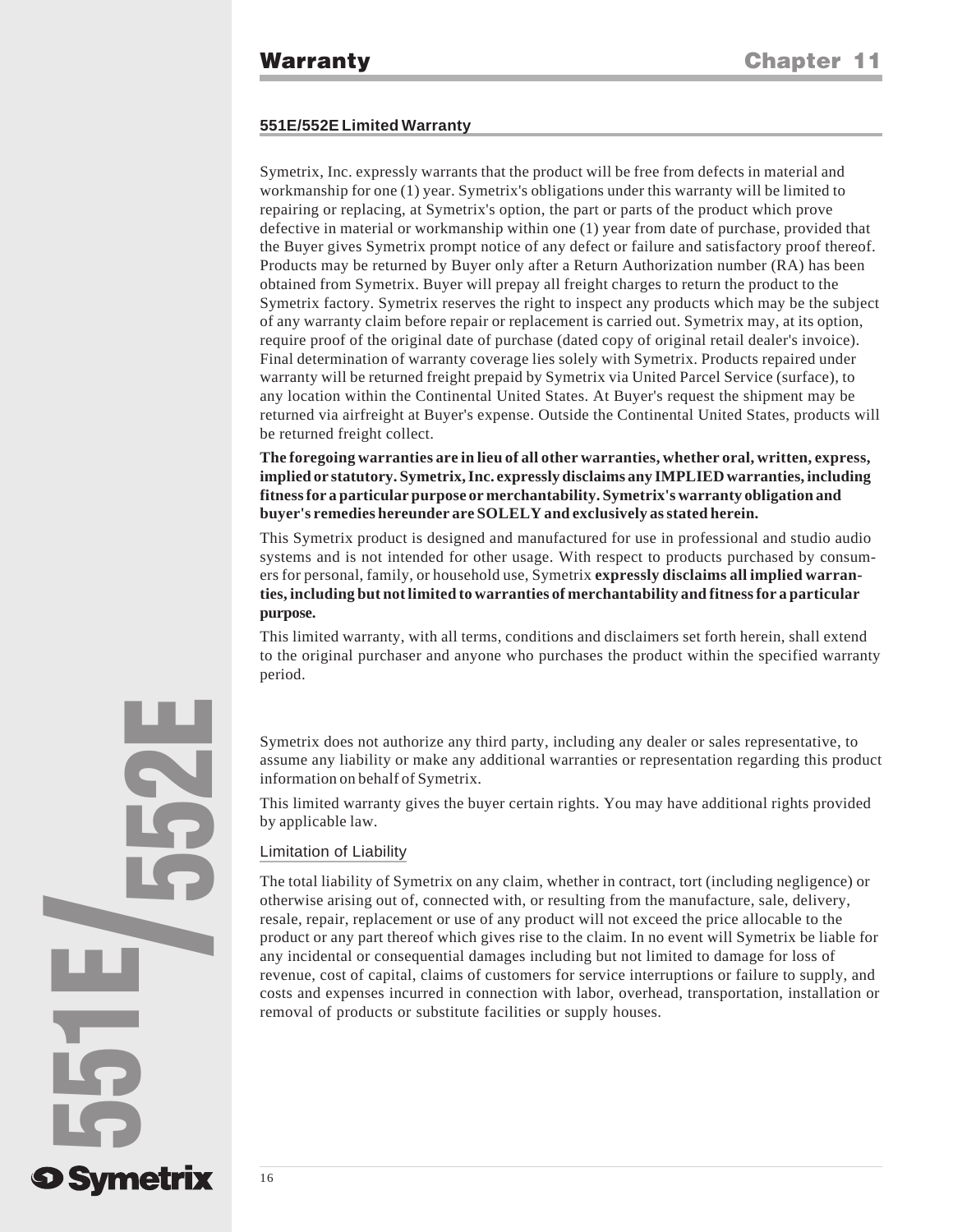# **Service**

### **Servicing the 551E/552E**

If you have determined that your 551E/552E requires repair services and you live *outside* of the United States, please contact your local Symetrix dealer or distributor for instructions on how to obtain service. If you reside in the U.S., then proceed as follows:

### Return authorization

At the Symetrix factory, Symetrix will perform in-warranty or out-of-warranty service on any product it has manufactured for a period of five years from date of manufacture.

Before sending anything to Symetrix, contact our Customer Service Department for a return authorization (RA) number. The telephone number is (425) 778-7728, Monday through Friday, 8AM (800 hours) though 4:30 PM (1630 hours), Pacific Time.

### In-warranty repairs

To get your 551E/552E repaired under the terms of the warranty:

- 1. Call us for an RA number.
- 2. Pack the unit in its original packaging materials.

3. Include your name, address, daytime telephone number, and a brief statement of the problem.

- 4. Write the RA number on the outside of the box.
- 5. Ship the unit to Symetrix, freight prepaid. We do *not* accept freight collect shipments.

Just do these five things, and repairs made in-warranty will cost you only one-way freight charges. We'll prepay the return (surface) freight.

If you choose to send us your product in some sort of flimsy packaging, we'll have to charge you for proper shipping materials. If you don't have the factory packaging materials, then do yourself a favor by using an oversize carton, wrap the unit in a plastic bag, and surround it with bubble-wrap. Pack the box full of Styrofoam peanuts. Be sure there is enough clearance in the carton to protect the rack ears (you wouldn't believe how many units are returned with bent ears). We won't return the unit in anything but Symetrix packaging for which we will have to charge you. Of course, if the problem turns out to be operator inflicted, you'll have to pay for both parts and labor. In any event, if there are charges for the repair costs, you will pay for the return freight. All charges will be COD unless you have made other arrangements (prepaid, Visa or Mastercard).

### Out-of-warranty repairs

If the warranty period has passed, you'll be billed for all necessary parts, labor, packaging materials, and freight charges. Please remember, you must call for an RA number before sending the unit to Symetrix.

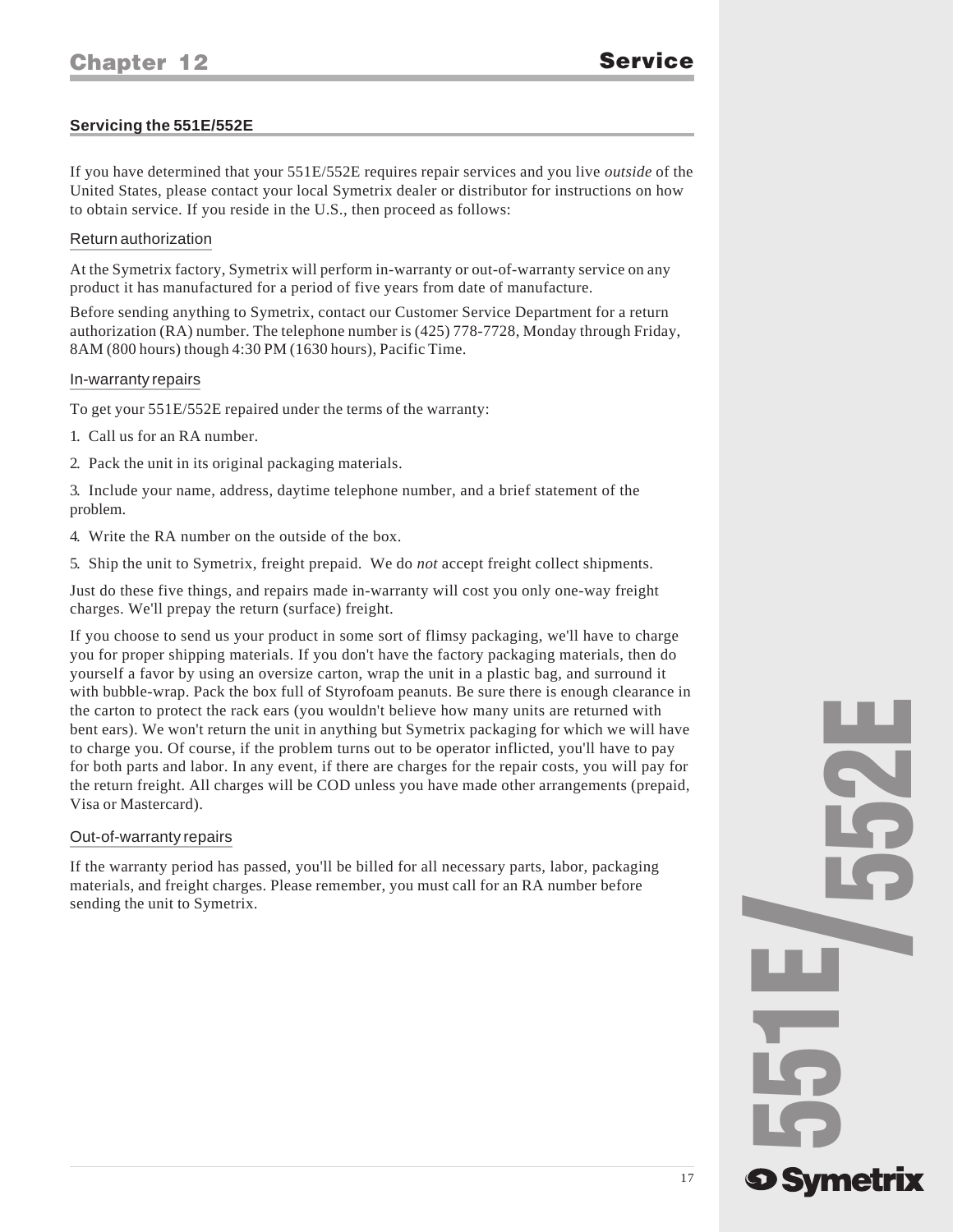# **Adapter Wiring Examples Appendix A**

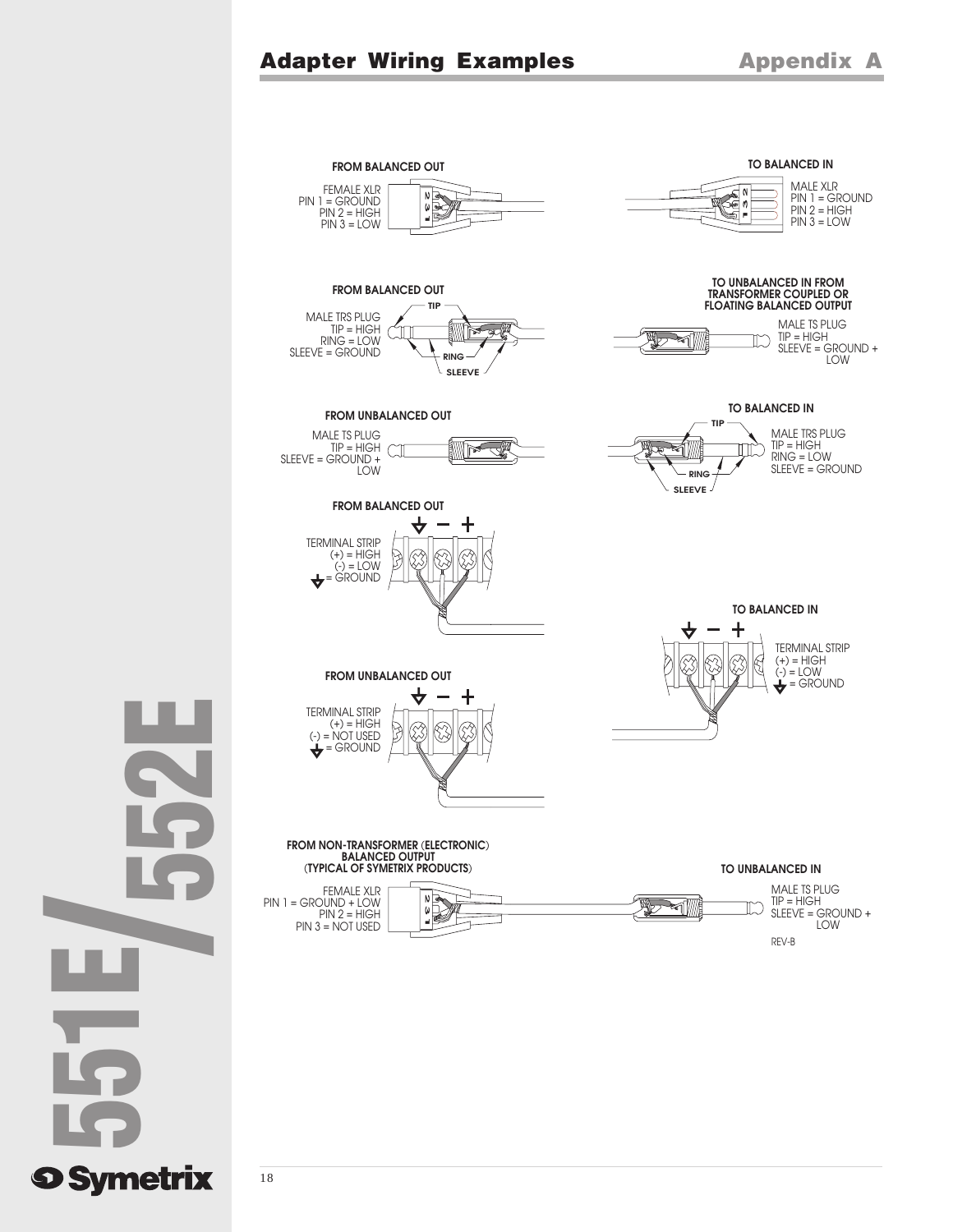# **Declaration of Conformity**

We, **Symetrix, Inc.**, 6408 216th St. SW, Mountlake Terrace, Washington, USA, declare under our sole responsibility that the product:

# **551E and 552E Parametric Equalizers**

to which this declaration relates, is in conformity with the following standards:

**EN 60065 Safety requirements for mains operated electronic and related apparatus for household and similar general use.**

**EN 50081-1 Electromagnetic compatibility - Generic emission standard Part 1: Residential, commercial, and light industry.**

**EN 50082-1 Electromagnetic compatibility - Generic immunity standard Part 1: Residential, commercial, and light industry.**

The technical construction file is maintained at:

**Symetrix, Inc.** 6408 216th St. SW Mountlake Terrace, WA, 98043 USA

The authorized representative located within the European Community is:

World Marketing Associates P.O. Box 34 Newquay, Cornwall, TR7 1TU, U.K.

Date of issue: 1 January 1998 Place of issue: Mountlake Terrace, Washington, USA

Authorized signature:

and the contract of the contract of

Dane Butcher, President, **Symetrix Incorporated**.